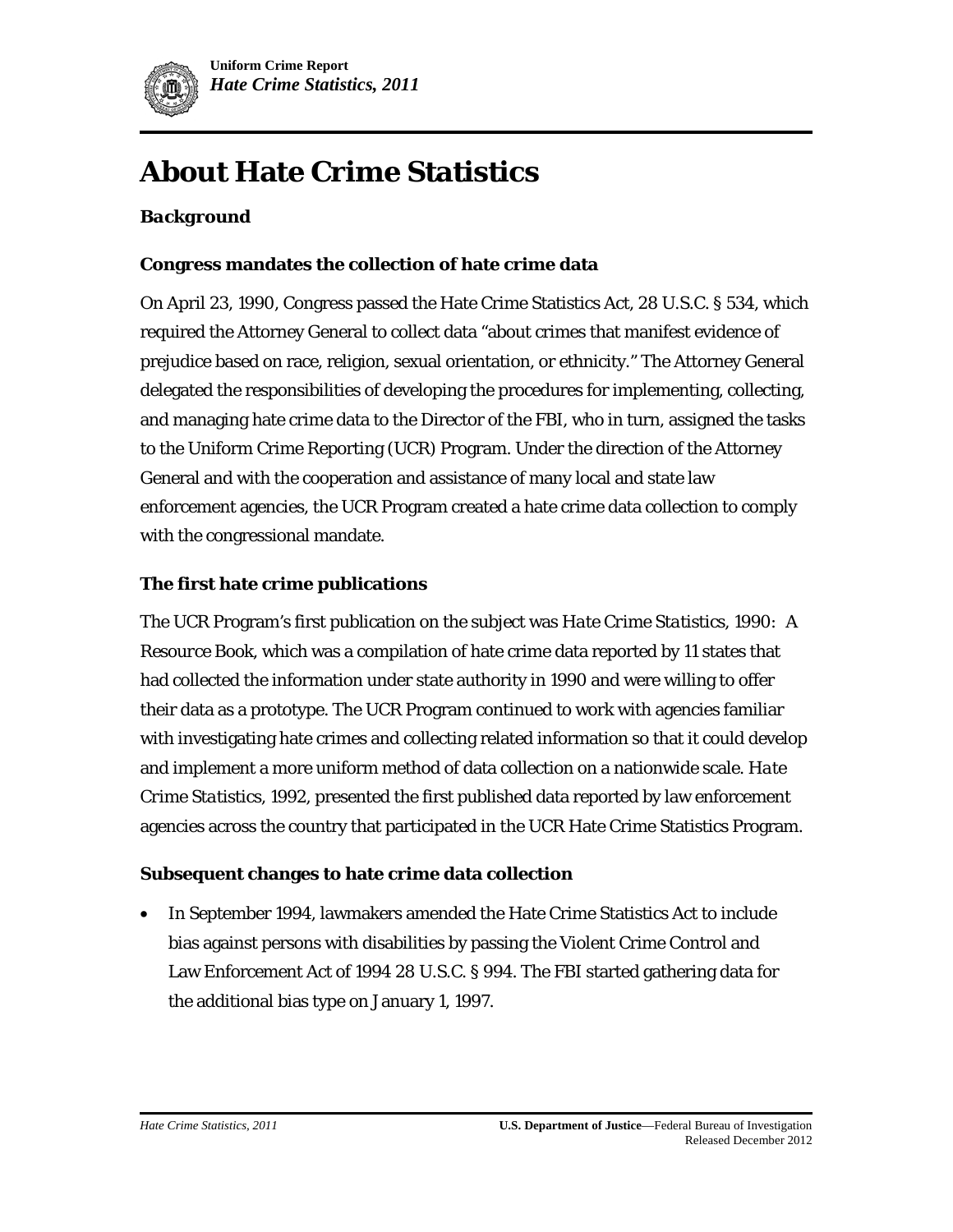- The Church Arson Prevention Act, 18 U.S.C. § 241, which was signed into law in July 1996, removed the sunset clause from the original statute and mandated that the collection of hate crime data become a permanent part of the UCR Program.
- Congress further amended the Hate Crime Statistics Act by passing the Matthew Shepard and James Byrd, Jr. Hate Crime Prevention Act of 2009, 18 U.S.C. §249. The amendment includes the collection of data for crimes motivated by bias against a particular gender and gender identity, as well as for crimes committed by, and crimes directed against, juveniles. The FBI is currently implementing changes to collect these data in the future. (See Hate Crime Statistics Act for referenced legislation, as amended.)

# *Collection design*

The designers of the Hate Crime Statistics Program sought to capture information about the types of bias that motivate crimes, the nature of the offenses, and some information about the victims and offenders. In creating the program, the designers recognized that hate crimes are not separate, distinct crimes; instead, they are traditional offenses motivated by the offender's bias (for example, an offender assaults a victim because of a bias against the victim's race). After much consideration, the developers agreed that hate crime data could be derived by capturing the additional element of bias in those offenses already being reported to the UCR Program. Attaching the collection of hate crime statistics to the established UCR data collection procedures, they concluded, would fulfill the directives of the Hate Crime Statistics Act without placing an undue additional reporting burden on law enforcement and, in time, would develop a substantial body of data about the nature and frequency of bias crimes occurring throughout the nation.

# *Data provided*

The hate crime data in this Web publication comprise a subset of information that law enforcement agencies submit to the UCR Program. Although the UCR Program historically calculates national estimates for specific tables in *Crime in the United States*, the program does not estimate any data (i.e., no estimation method is applied to account for missing data) in the Hate Crime Statistics Program. (See Agencies Contributing Data and the accompanying table for more information about participating agencies.)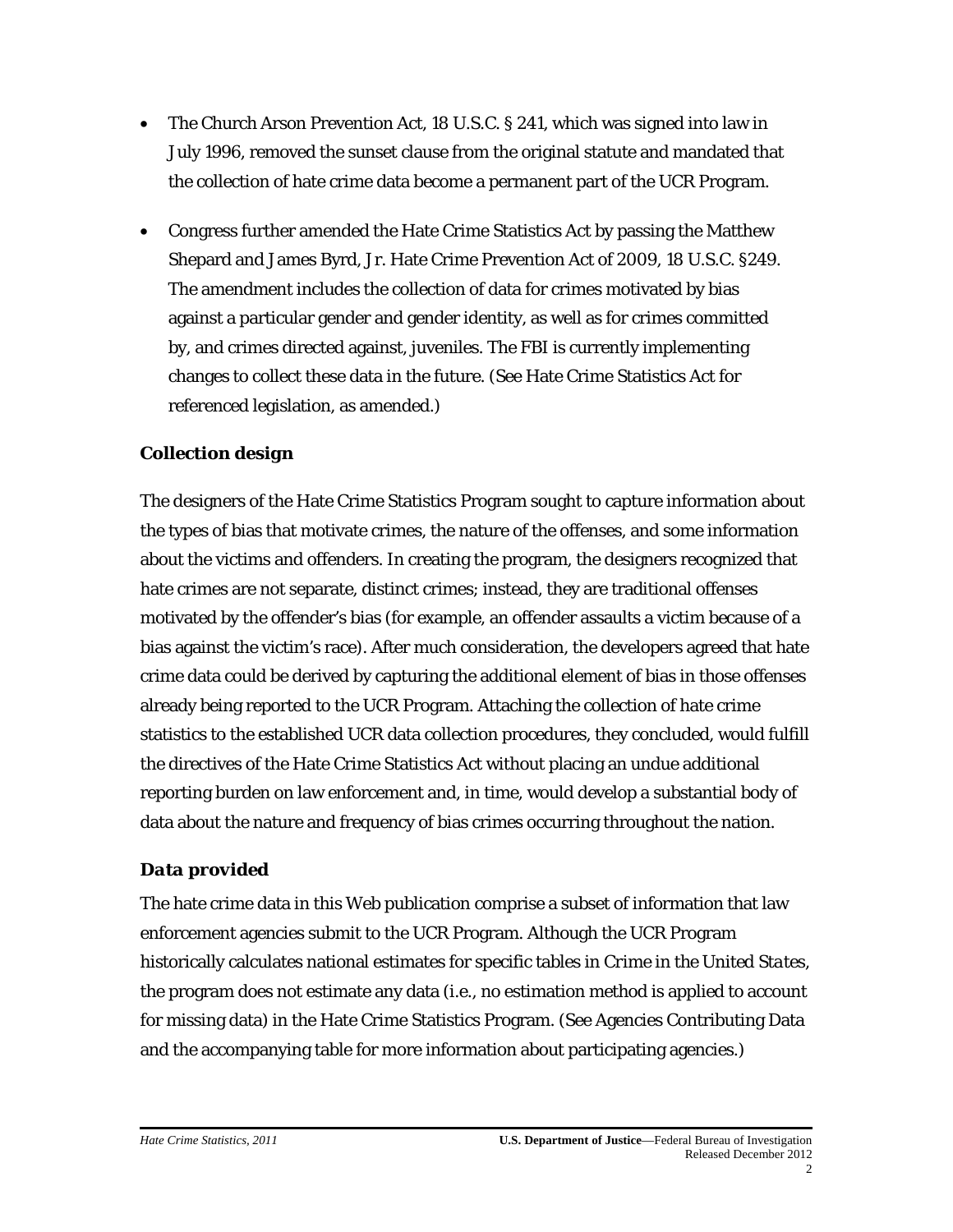The types of hate crimes reported to the program (i.e., the biases that motivated the crimes) are further broken down into more specific categories. As collected for each hate crime incident, the aggregate data in this report include the following: offense type, location, bias motivation, victim type, number of individual victims, number of offenders, and the race of the offenders.

- Incidents and offenses—Crimes reported to the FBI involve those motivated by biases based on race, religion, sexual orientation, ethnicity/national origin, and disability. Forthcoming system changes will also allow the reporting of crimes motivated by biases based on gender and gender identity, as well as crimes committed by, and crimes directed against, juveniles.
- Victims—The victim of a hate crime may be an individual, a business, an institution, or society as a whole.
- Offenders—Law enforcement specifies the number of offenders and, when possible, the race of the offender or offenders as a group.
- Location type—Law enforcement may specify one of 45 location designations, e.g., residence/home, parking/drop lot/garage.
- Hate crime by jurisdiction—Includes data about hate crimes by state and agency.

# *Participation*

# **Law enforcement's support**

Law enforcement's support and participation have been the most vital factors in moving the hate crime data collection effort from concept to reality. The International Association of Chiefs of Police, the National Sheriffs' Association, the former UCR Data Providers' Advisory Policy Board (which is now part of the Criminal Justice Information Services Advisory Policy Board), the International Association of Directors of Law Enforcement Standards and Training, and the Association of State UCR Programs all have endorsed the UCR Program's Hate Crime Statistics Program. In addition to this support, thousands of law enforcement agencies nationwide make crucial contributions to the program's success as the officers within these agencies investigate offenses and report as known hate crimes those they determine were motivated by biases.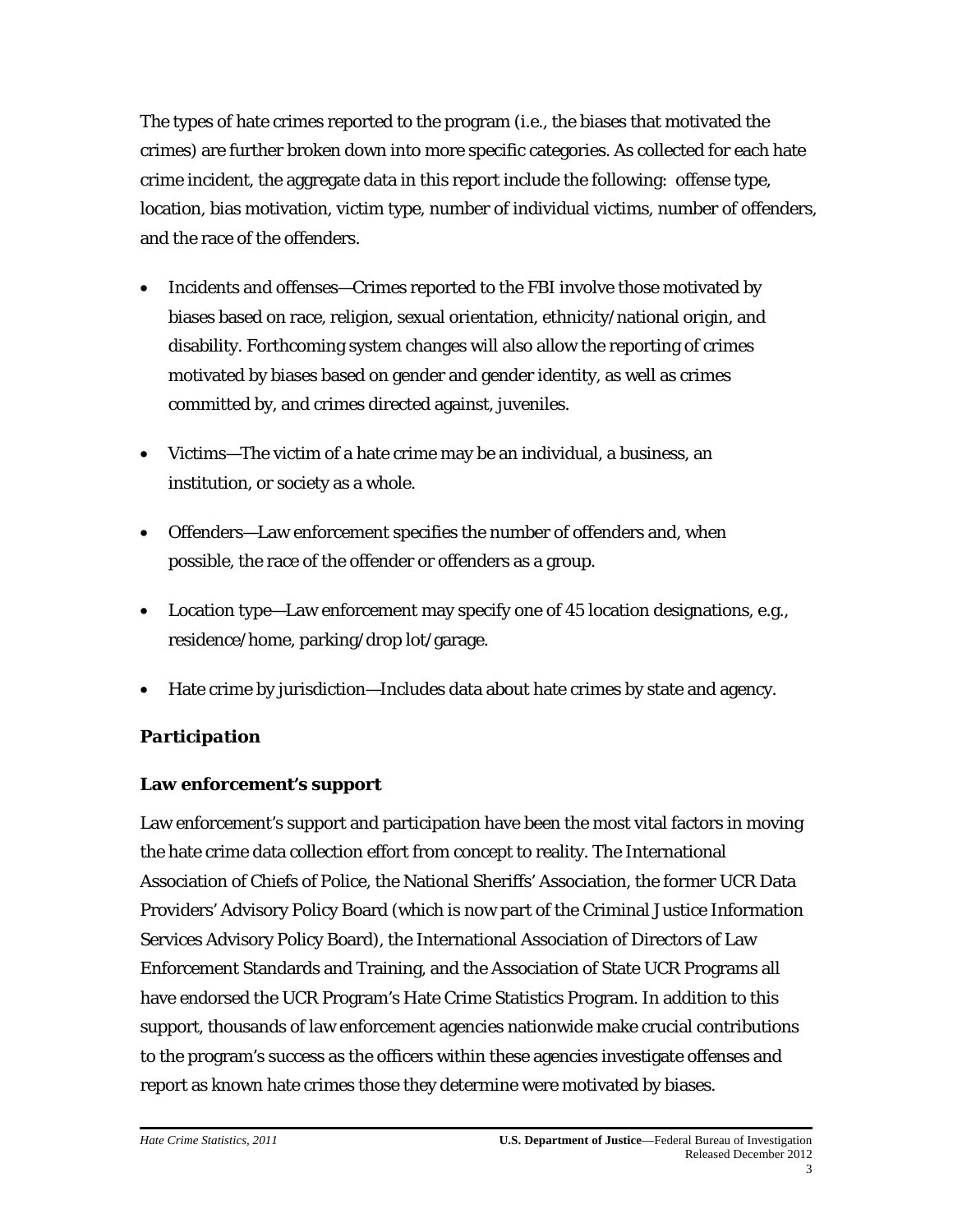#### **Agencies contributing data**

Agencies that participated in the Hate Crime Statistics Program in 2011 represented over 286 million inhabitants, or 91.8 percent of the nation's population, and their jurisdictions covered 49 states and the District of Columbia. (See Table 12.) The following table presents the number of agencies that participated in hate crime reporting in 2011 by population group and the population covered collectively by those agencies within each group.

|                                                      | <b>Agencies participating in UCR hate crime</b><br>reporting |                              |
|------------------------------------------------------|--------------------------------------------------------------|------------------------------|
| <b>Population group</b>                              | <b>Number of</b><br>participating<br>agencies                | <b>Population</b><br>covered |
| <b>Total</b>                                         | 14,575                                                       | 286,010,550                  |
| <b>Group I</b><br>(Cities 250,000 and over)          | 73                                                           | 54,769,531                   |
| <b>Group II</b><br>(Cities 100,000 - 249,999)        | 195                                                          | 29,228,838                   |
| <b>Group III</b><br>(Cities 50,000 - 99,999)         | 453                                                          | 31,414,257                   |
| <b>Group IV</b><br>(Cities 25,000 - 49,999)          | 821                                                          | 28,451,187                   |
| <b>Group V</b><br>(Cities 10,000 - 24,999)           | 1,726                                                        | 27,325,809                   |
| <b>Group VI<sup>1</sup></b><br>(Cities under 10,000) | 7,493                                                        | 22,667,782                   |
| Metropolitan<br>Counties <sup>1</sup>                | 1,556                                                        | 66,595,186                   |
| Nonmetropolitan<br>Counties <sup>1</sup>             | 2,258                                                        | 25,557,960                   |

### **Number of Participating Agencies and Population Covered by Population Group, 2011**

1Includes universities and colleges, state police agencies, and/or other agencies to which no population is attributed.